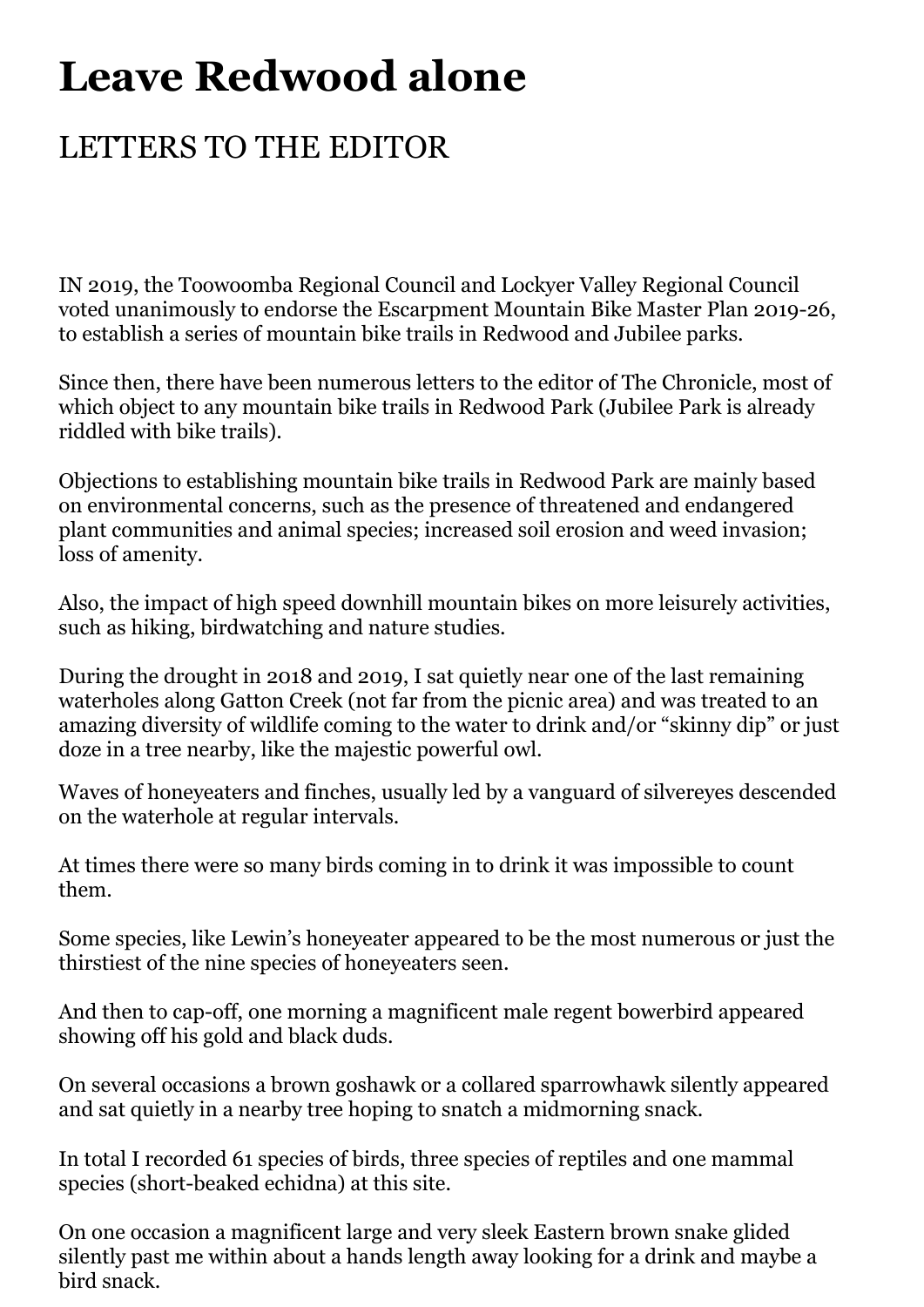Redwood Park is home to a healthy number of lace monitors (a type of goanna), and one day a very large lace monitor came down the sandstone ridge behind me and literally sat down about a metre away.

It looked me over and probed the air with its long, forked tongue to sense what odours I was emitting.

It then decided I was probably too old to be a threat and not decomposed enough to offer a tasty, succulent meal, so, it moved on with the typical swaggering monitor lizard gait towards the creek.

Can these magic moments occur again if mountain bikers are thundering through this area? I don't think so.

In my opinion regional councils, like the TRC which consists mainly of members/supporters of the LNP have little empathy for the environment unless it can be used to generate an income for business enterprises.

Development to generate income for small and big business is "hardwired" in their DNA, so I doubt the TRC will backflip and not allow any mountain bike trails within Redwood Park, unless there are legal reasons preventing these trails from being constructed.

The TRC has been blindsided by the grossly inflated estimates of the economic benefit of \$20 million per year from these new trails.

I think the Tooth Fairy must have been active in council chambers.

The big question is where these trails will go once the Environmental Assessment Report is finalised.

I doubt that the TRC would allow trails through the endangered dry rainforest because this ecosystem has a several threatened species which are protected by state legislation.

So, wherever these trails are located there is going to be some impact on the plants, animals, soil, water quality in Gatton Creek and loss of amenity for passive recreation.

Redwood Park is probably an important drought refuge for wildlife because apparently there is always some water in Gatton Creek even during severe droughts.

So what will happen if some of the proposed mountain bike trails cross Gatton Creek at these important drought-refuge pools? Low impact recreational activities (hiking, bird watching, etc.) don't generate much income unless they are actively promoted by regional councils.

So, Mr Mayor and councillors please leave Redwood Park for the preservation of its high biodiversity, historical and cultural values.

Keep mountain bikes out of this great natural asset so that visitors can enjoy the sights, sounds and smells of nature in action without mountain bikes hurtling through the area.